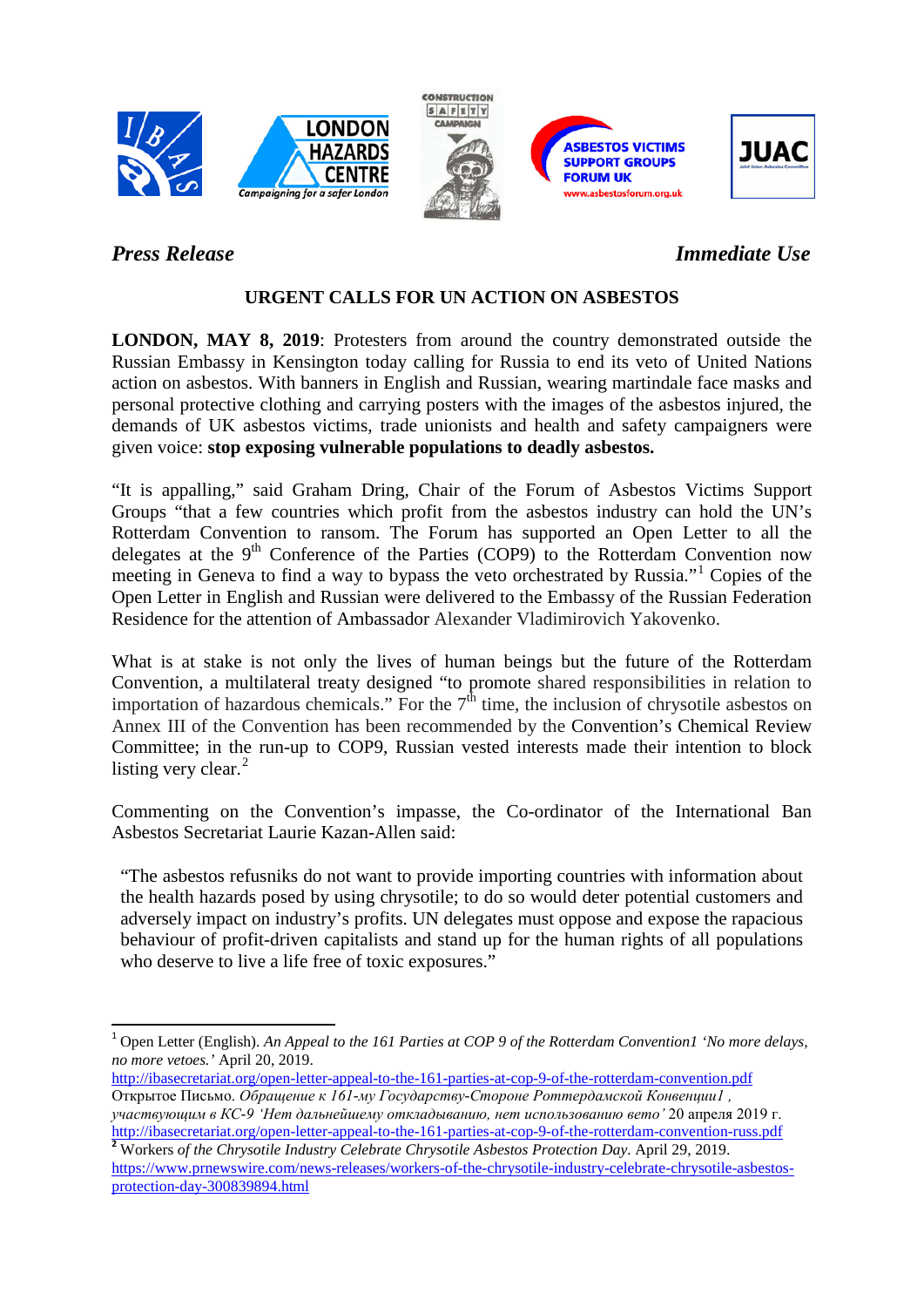## **Notes to Editors**

- 1. For more information contact: Graham Dring, Chair of the Asbestos Victims Support Groups Forum UK by email at: asbestos[.mmcr@gmail.com](mailto:mmcr@gmail.com) or mobile: 0788 787 1501 or Steve Ballard by email at: [secretary@lhc.org.uk](mailto:secretary@lhc.org.uk) or mobile: 07989 786 399.
- 2. Chrysotile (white) has always been the most popular type of asbestos used and accounts nowadays for nearly all the asbestos mined and used around the world. Currently, global asbestos consumption is  $\sim$ 1.5 million tonnes(t) / year with Russian and Kazakh output accounting for (645,000t; 43%) and (192,500t; 13%), respectively of all the asbestos fiber mined in 2016, the latest year for which data are available.
- 3. The demonstration took place on Wednesday, May 8, 2019 in front of the Russian Embassy at 6-7 Kensington Palace Gardens, London W84QP.
- 4. For information on the Rotterdam Convention see the Convention's website: [http://www.pic.int](http://www.pic.int/) Also see: The Rotterdam Convention 2013: <http://ibasecretariat.org/lka-rotterdam-convention-2013-primer-apr-18.php>
- 5. A 6-page Chrysotile Asbestos Fact Sheet produced in April 2019 can be accessed at: [https://www.asbestossafety.gov.au/sites/asea/files/documents/2019-](https://www.asbestossafety.gov.au/sites/asea/files/documents/2019-04/CHRYSOTILE%20KEY%20FACTS_180419%20final_0.pdf) [04/CHRYSOTILE%20KEY%20FACTS\\_180419%20final\\_0.pdf](https://www.asbestossafety.gov.au/sites/asea/files/documents/2019-04/CHRYSOTILE%20KEY%20FACTS_180419%20final_0.pdf)
- 6. For more information on the groups which issued this press release see the following websites:

The Forum: [http://www.asbestosforum.org.uk](http://www.asbestosforum.org.uk/) The International Ban Asbestos Secretariat: [http://ibasecretariat.org](http://ibasecretariat.org/) The Joint Union Asbestos Committee:<http://the-juac.co.uk/about-juac/> London Hazards Centre:<https://www.lhc.org.uk/>

7. Photos taken at the demonstration are attached below.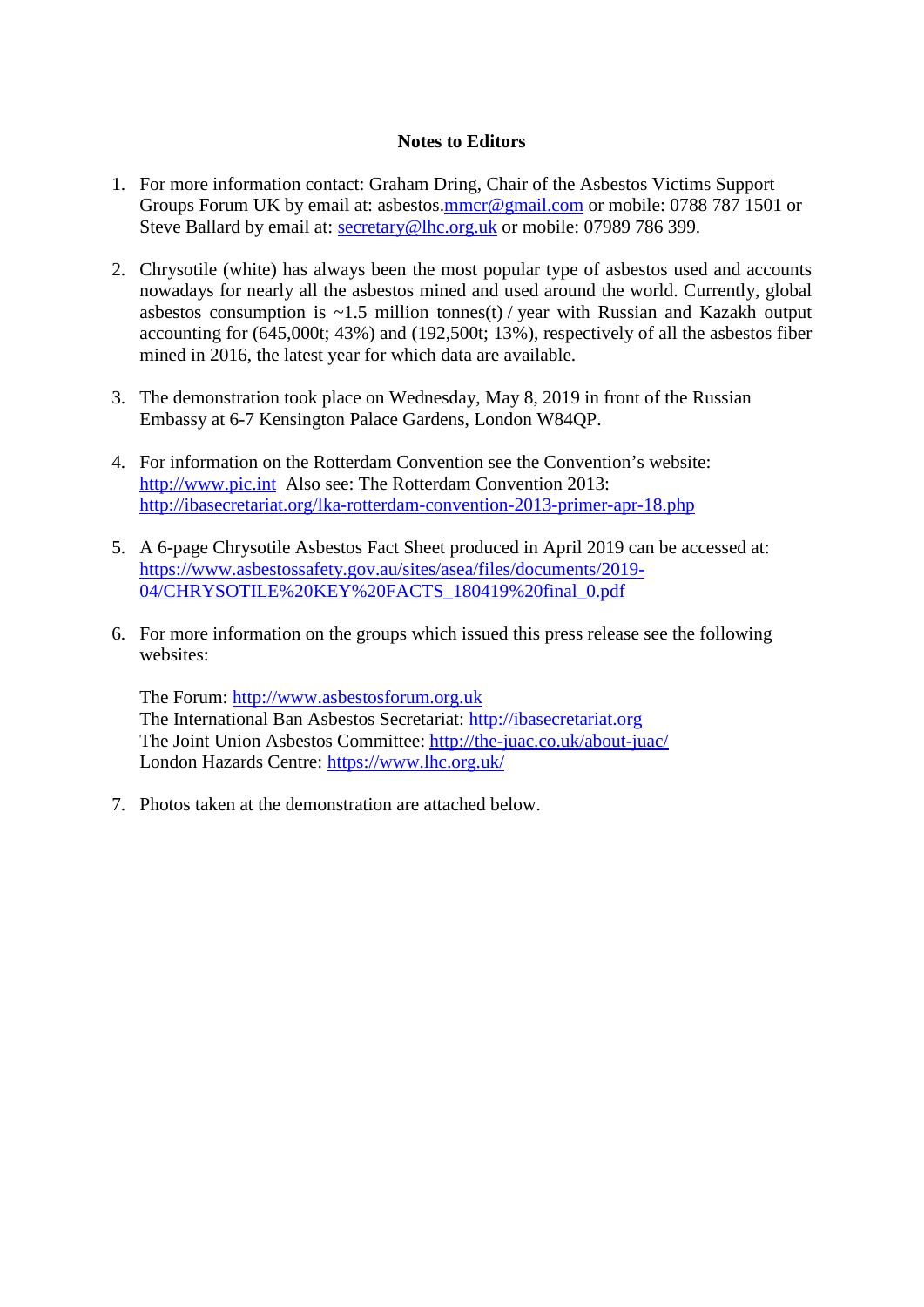